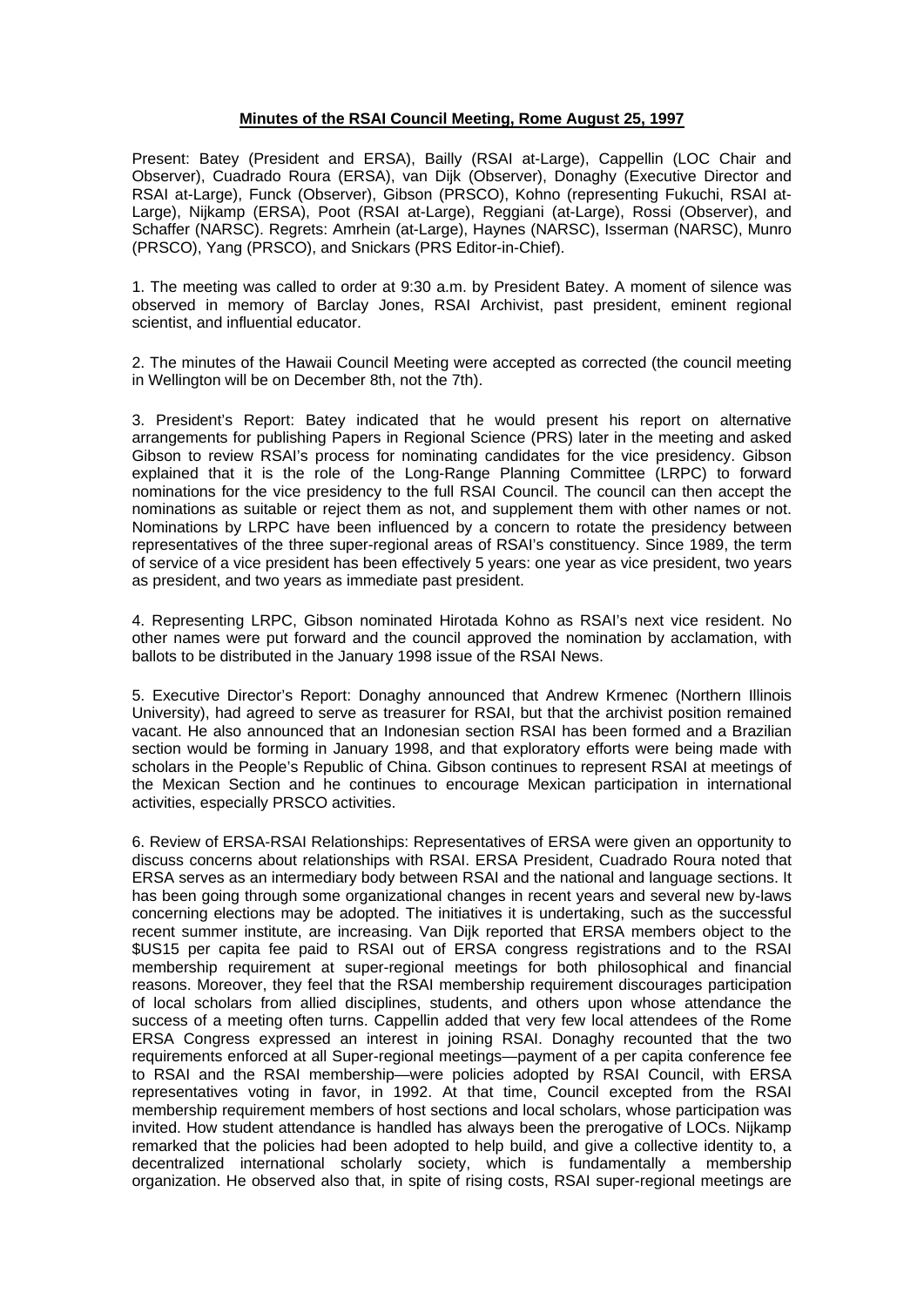still the least expensive of all professional meetings he attends. Schaffer commented that the costs of attending ERSA congresses would be substantially lower for all concerned, and more in line with those of NARSC meetings, if attendance at receptions and dinners was made optional and their costs were not included in the registration fees. Nijkamp suggested that conference registrations should be priced and marketed so that they create an incentive to be an RSAI member. Batey appointed a working group of Poot, Gibson, van Dijk, and Donaghy to consider Nijkamp's suggestion. The group is charged with relating it to previous policy, drawing out the implications for RSAI membership, and providing details of possible implementation. They will report back to Council no later than the Wellington meeting.

7. Cappellin welcomed the Council on behalf of the LOC. He reported that the expected number of papers presented at the Rome Congress would be near 500. He suggested that, in view of the trend toward larger ERSA congresses, program selection committees should be formed for future congresses. Batey thanked Cappellin for his organizational efforts.

8. Two presentations were made on alternative sites for a year 2000 world congress. Nijkamp argued that South Africa would be an interesting non-European venue in a developing country. There is a vital community of South African scholars which would support such a conference and there is a solid candidate for the chair of the local organizing committee. Nijkamp proposed that a smaller meeting be organized for one and one-half years hence with the World Congress to follow, pending the success of the smaller meeting. He asked for a delay on the decision until the Wellington Council Meeting to enable him to explore further the South African option. Gibson proposed that the World Congress be held in Ticino, Switzerland in late May of the year 2000. In discussions with local organizers, it was agreed that the LOC for a Ticino conference would have full financial responsibility. Rossi commented that the council should view the Wellington meeting as the last date by which a decision could be made with a reasonable expectation of adequate planning for a world congress in Ticino. Batey proposed that the choice be postponed until, but be taken no later than, the December Council meeting. Gibson promised to distribute to all council members a memorandum of understanding with the Ticino LOC that he had drafted.

9. Donaghy reported that so-called 'non-hard-currency' nations in Eastern Europe were receiving about \$US1,000 in services per year from RSAI in the form of newsletters and journals, but were still not paying RSAI memberships long after their currencies were freely trading. He proposed the adoption of a program according to which Eastern European sections collect RSAI membership fees from their section members at subsidized rates, with the subsidies gradually declining. The fees would pay for the membership services provided and could be used to subsidize services to sections in developing countries. Cuadrado Roura asked for the names of contacts in the countries in question and indicated that he would pursue the issue with the contacts and report back to Council at a future meeting.

10. Gibson and Donaghy reported that several opportunities had arisen for RSAI to match funding put up by LOCs of super-regional meetings to subsidize travel to the meetings by young scholars of incipient sections. They proposed that a formal matching fund arrangement be made to cover all super-regional meetings. Donaghy added that RSAI's share of the match could come from interest revenue earned on financial asset holdings that it needed to expend to comply with U.S. tax laws. The sense of the meeting was that this was a good idea in principle, but that a detailed proposal was needed.

11. Batey distributed copies of his report on alternative publication arrangements for PRS. He concluded that the current arrangement has much to recommend it but that options with Springer-Verlag should be explored further.

12. The meeting was adjourned at 12:30 p.m. and reconvened at 1:30 on August  $26<sup>th</sup>$  with Batey, Donaghy, Kohno, Florax, Nijkamp, Poot, and Snikers present.

13. Donaghy proposed an exploration of several arrangements for maintaining the RSAI archives at Cornell University. Nijkamp requested a report with decision points to be presented at the Buffalo meeting. Donaghy agreed to deliver the same.